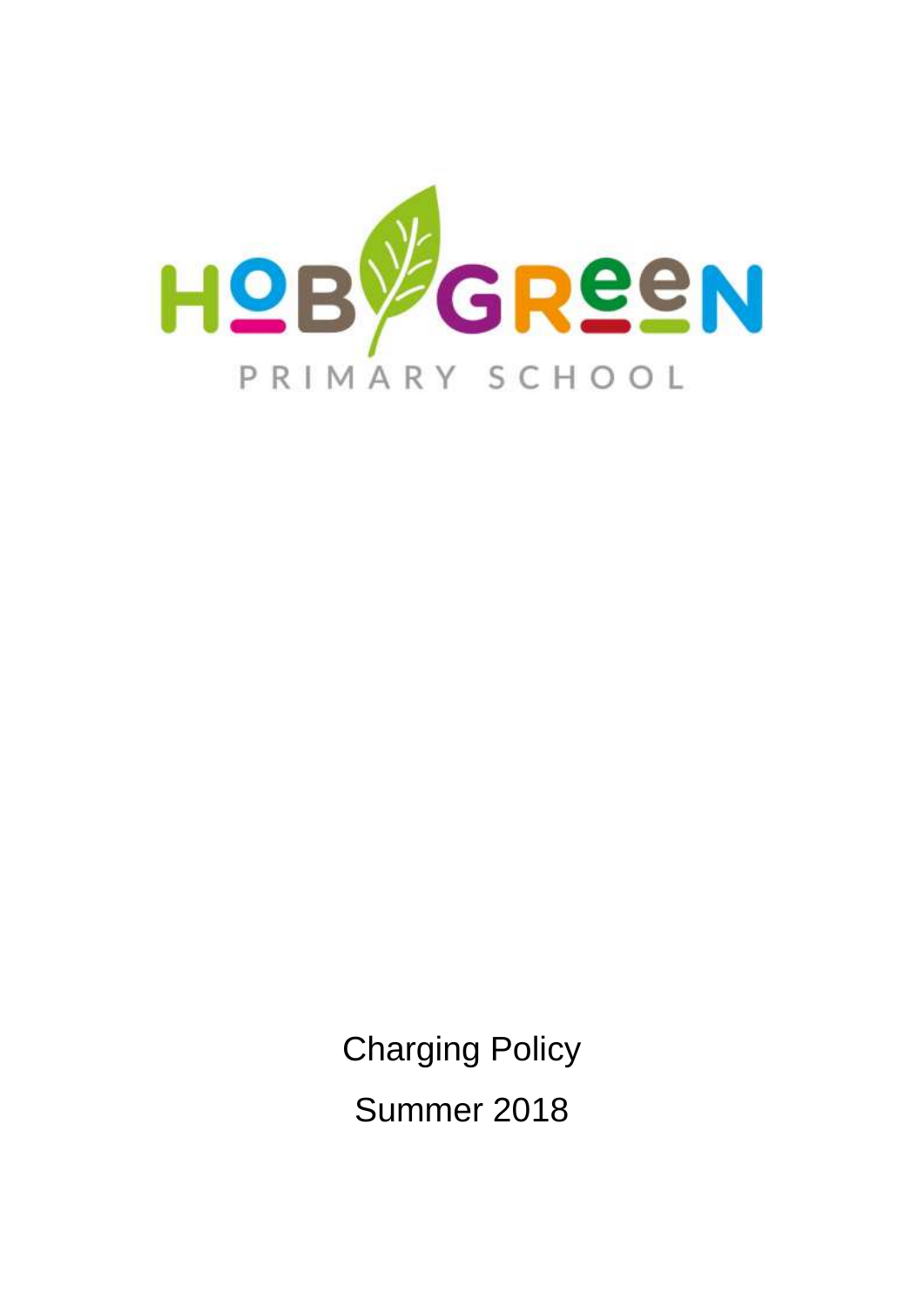The Head Teacher and Governing Body recognises the value of providing a wide range of experiences to enrich and extend pupils' learning and to contribute to their personal development. The Head Teacher and Governing Body aims to promote and provide such experiences for the pupils of the school, both as part of a broad and balanced curriculum and as additional optional activities.

However, many of these activities have an associated cost and cannot be provided unless voluntary contributions are received or parents are charged for the cost.

This policy will set out the circumstances in which charges will or will not be made for school activities and when charges may be waived in order to ensure that all pupils have an equal opportunity to benefit from school visits, curricular and extra-curricular activities.

*This policy also covers the loan of school equipment to members of staff.*

## **Statement:**

The policy complies with the requirements of the Education Act 1996 Where 'parent' is referred to this will include adults with a responsibility for the pupil. We aim:-

- To make school activities accessible to all pupils regardless of family income
- To encourage and promote external activities which give added value to the curriculum
- To provide a process which allows activities to take place at a minimum cost to parents, pupils and the school
- To respond to the wide variations in family income while not adding additional unexpected burdens to the school budget.

# **Legislation – Educational During School Hours**

The DfE in its guidance to School Governors states that "education provided during school hours must be free. The definition of "education" includes materials, equipment and transport provided in school hours by school to carry pupils between the school and an activity." It goes on to advise that "although schools cannot charge for school time activities, they still invite parents and others to make voluntary contributions (in cash or in kind)"

When additional costs are incurred by Hob Green Primary School to enhance the curriculum opportunities for the pupils, parents may be requested to make voluntary contributions. However, no pupil will be left out of an activity because his or her parents cannot or will not make a contribution of any kind.

# **Education Outside School Hours**

The DfE in its guidance to School Governors states that "Parents can only be charged for activities that happen outside school hours when these activities are not a necessary part of the national curriculum or religious education. No charge can be made for activities that are an essential part of the syllabus for an approved examination. Charges may be made for other activities that happen outside school hours if parents agree to pay. The Education Reform Act 1988 described activities, which can be charged for as "optional extras".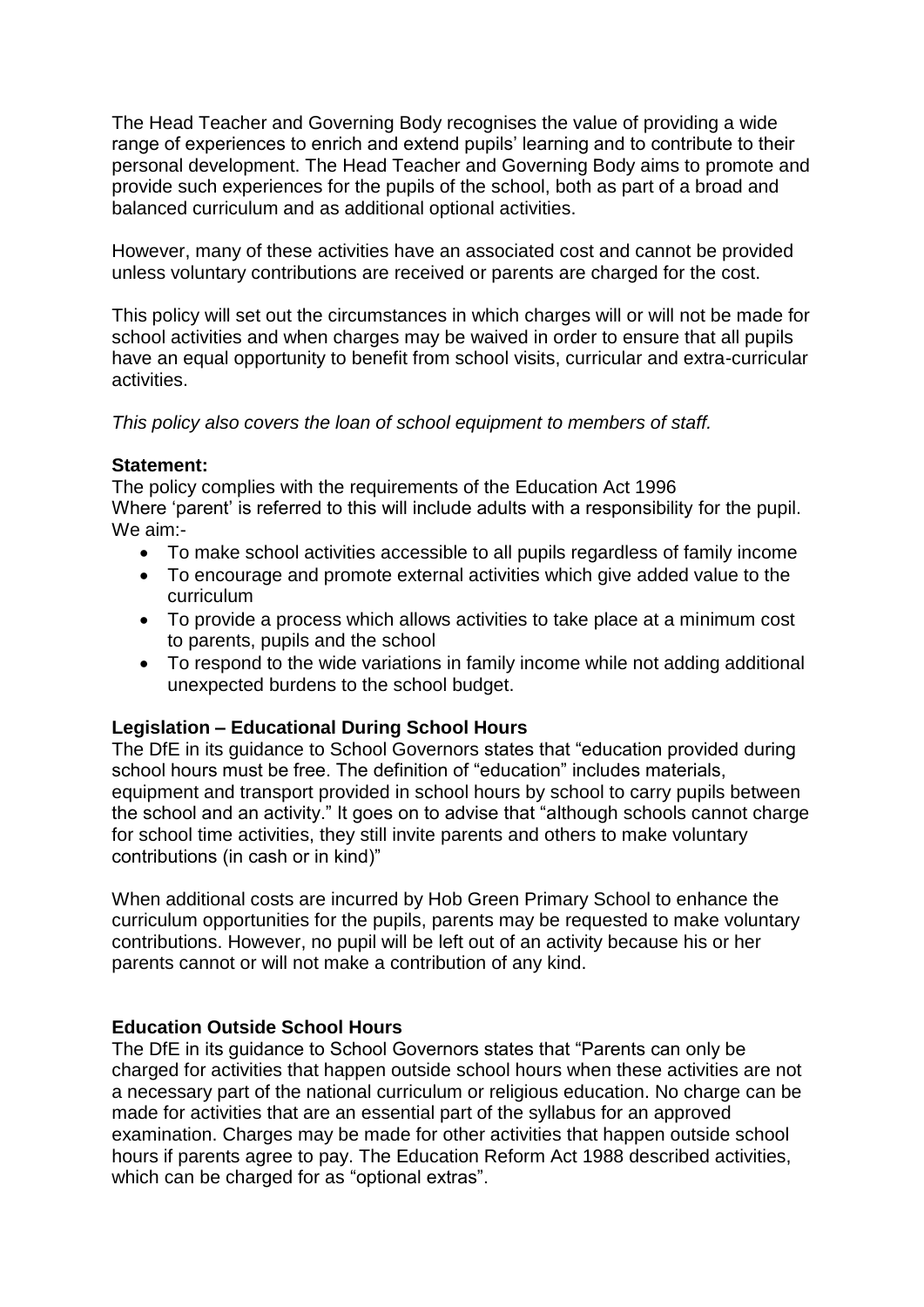## **Remissions**

To ensure that access to activities reflects intentions, Hob Green Primary School will implement the following Remissions Policy. The fundamental aim of this policy is to ensure that all pupils gain fully from everything that the school is able to offer them and is based on an understanding of the relationship between low income, entitlement and access. This policy takes into account the very real and persistent difficulties which people on low income have in meeting the costs of educational activities for their children.

There may be cases of family hardship which make it difficult for pupils to take part in other particular activities for which a charge is made. When arranging a chargeable activity the Governing Body will invite parents to apply in confidence for the remission of charges in part or in full. Authorisation of remission will be made by the Head Teacher in consultation with the Chair of Governors.

## **Data Protection of pupils and families.**

Teachers will ensure that these children are not publicly identified and stigmatised. This is particularly important as the fear of stigmatisation is often a key element in the non-take up of Free School Meals. This will be accomplished by developing methods of collecting voluntary charges or dinner money, which do not identify children who do not contribute.

## **CONTRIBUTIONS**

Voluntary contributions may be requested to help with providing activities even though they may be part of the normal school day or part of the National Curriculum.

If voluntary contributions are requested for an activity it should be clearly understood that there is no obligation to contribute and that if the parent is unable or unwilling to pay, the child will not be excluded from the activity.

### **If sufficient contributions are not received the activity may be cancelled.**

### **Charges:**

The Governing Body reserves the right to make a charge for the activities and items detailed below:

- Trips which are not part of the school curriculum or are outside the school day (i.e. Weekend residential)
- After school and pre-school clubs
- Music tuition if it is not required for the National Curriculum and is provided for an individual pupil or for groups of pupils.
- Damage to school property the cost of replacing any item, such as a broken window or defaced, damaged or lost book, where this is a result of a pupil's behaviour.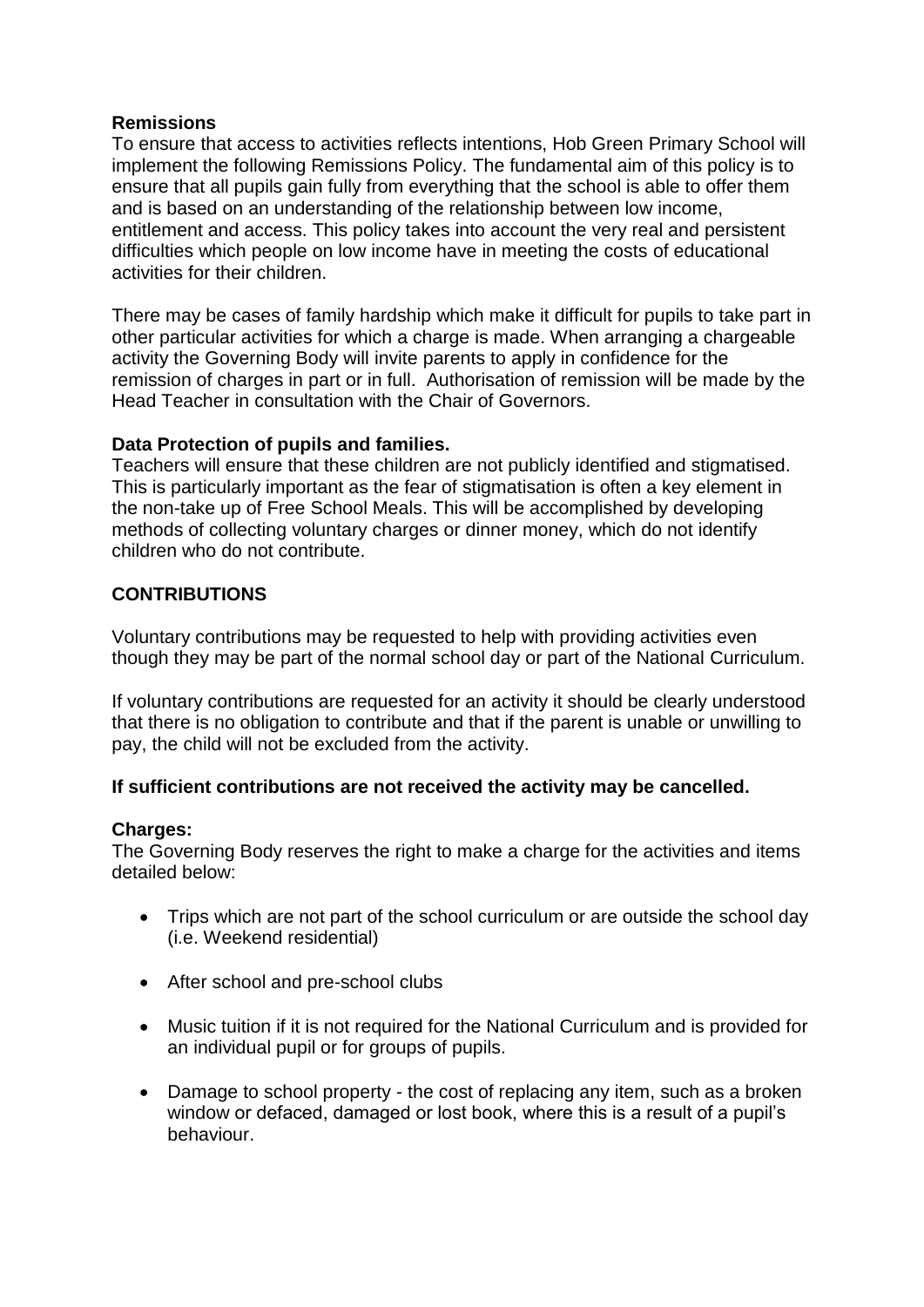- Visits to school by professionals e.g. Authors, storytellers, musicians, dancers, artists etc.
- Damage to school books Inc. Reading scheme.

### **Individual Music Tuition**

 Charges may be made to parents for individual tuition in playing any musical instrument, even if such tuition takes place during school hours. Parental agreement and a signed contract will be obtained before the tuition is provided.

## **Ingredients or Materials for Practical Subjects**

 Parents are encouraged to provide ingredients, materials, etc. needed for practical subjects such as Technology. The Governing Body may charge for, at cost or less, or require the supply of, ingredients and materials if parents have indicated, in advance, their wish to own the finished product.

# **Lost School Equipment, Books etc**

- Parents will be expected to replace or pay for the cost of lost items of School property.
- *Staff will be expected to replace or pay for the cost of lost items of School property.*

# **Breakages and Damage to School Buildings, Furniture or Property**

- Parents will be charged for damage caused as a result of a pupil's behaviour.
- *Staff will be charged for items in their care that are damaged beyond fair wear and tear. (Fair wear and tear will be the decision of the school.) Or have been deemed to be negligently handled/cared for.*

### **Residential Activity**

 The DfE in its guidance to School Governors states that "For a residential activity taking place largely during school time, or essential to the education provided at the school, no charge may be made for either the education or the costs of the travel.

However, charges will be made for board and lodging in these circumstances, except for pupils who are receiving Income Support or Family Credit. The Head Teacher will tell all parents of the right to claim free activities if they are in receipt of these benefits." A voluntary contribution will be requested by the school for such activities.

**It must be noted however, that if there are not enough contributions then the residential activity will be cancelled.**